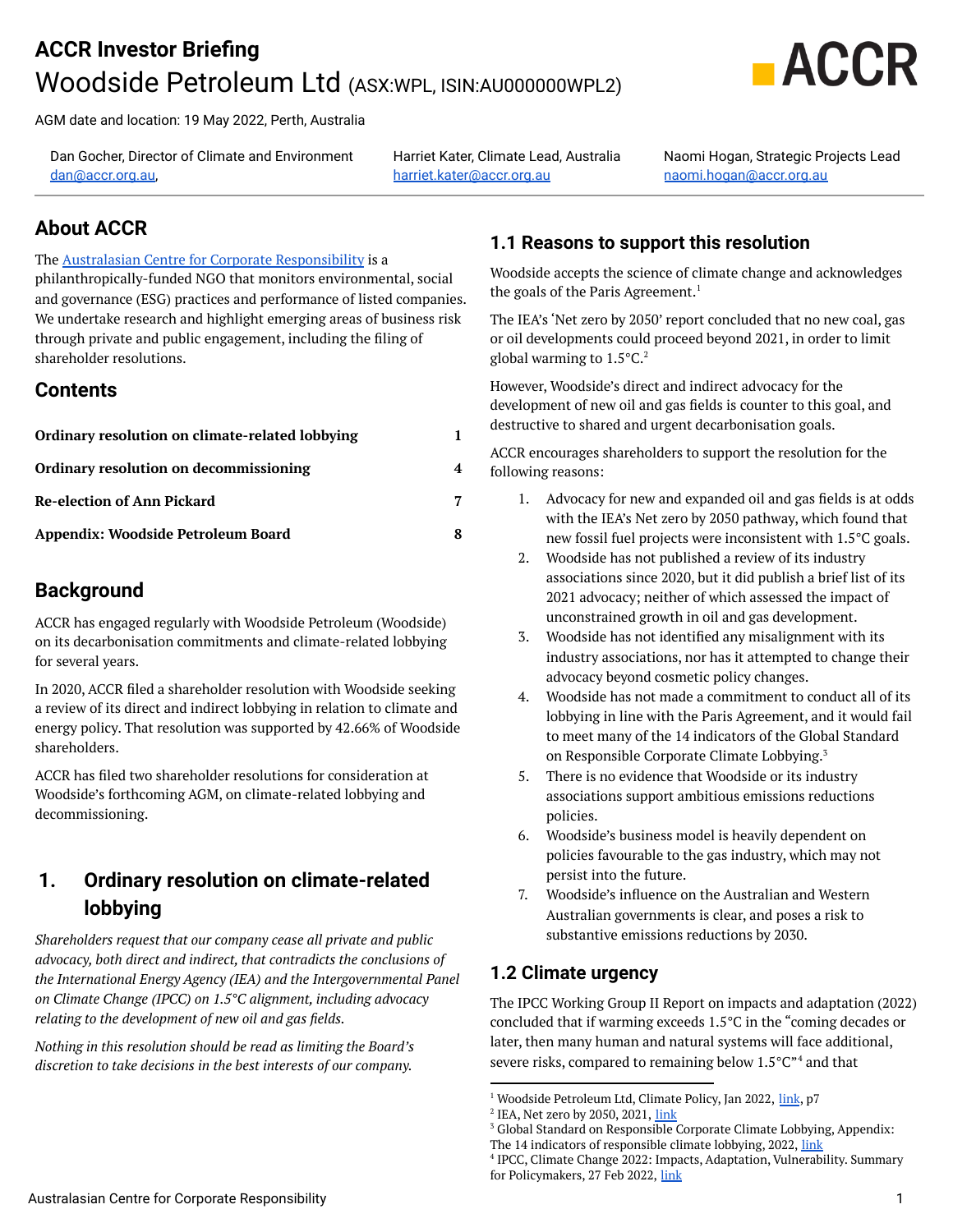"near-term actions that limit global warming to close to  $1.5^{\circ}$ C would substantially reduce projected losses and damages… compared to higher warming levels". 5

In order to limit warming to 1.5°C, the IEA's Net Zero Emissions pathway (2021) forecast a significant decline in gas usage from 2025.  $6$  The IEA concluded that "beyond projects already committed as of 2021, there are no new oil and gas fields approved for development in our pathway". $^7$  The IEA noted that this pathway was "the most technically feasible, cost-effective and socially acceptable".<sup>8</sup>

Woodside's record of advocacy is at odds with the projected decline in use of fossil fuels required to limit global warming to 1.5°C.

## **1.3 Woodside's direct advocacy**

In 2021, InfluenceMap found Woodside was the third most active company in Australia on climate and energy policy between 2018-21, scoring it D- (scale A-F) for its opposition to Paris-aligned climate policy. 9

Woodside disclosed the following advocacy in 2021: 10

- Woodside supported the issuing of credits to entities whose emissions are below their Safeguard Mechanism baseline, but advocated for those credits to be fungible with Australian Carbon Credits (ACCUs), which would undermine the mechanism. 11
- Woodside called for gas to be prioritised for development in the Low Emissions Technology Roadmap.<sup>12</sup>
- Woodside agreed to participate in the Corporate Emissions Reduction Target (CERT) reporting pilot program.
- Woodside successfully lobbied for carbon capture and storage to be eligible for ACCUs.<sup>13</sup>

In a submission to a parliamentary inquiry into the prudential regulation of investment in Australia's export industries, Woodside advocated for further gas expansion, including the Browse development and North West Shelf (NWS) extension. 14

In order to gain approval for the Pluto project, Woodside worked extensively with the Western Australian (WA) government to claim significant reductions in the project's projected carbon impact. 15 Independent analysis found the emissions plan exaggerated early cuts, made no firm commitments beyond 2030, and left 70% of reductions to 2045 and beyond.<sup>16</sup> The WA government claimed

<sup>15</sup> Government of Western Australia, Strong emissions reduction targets approved for next stage of Pluto LNG, 2021, [link](https://www.mediastatements.wa.gov.au/Pages/McGowan/2021/06/Strong-emissions-reduction-targets-approved-for-next-stage-of-Pluto-LNG.aspx)

<sup>16</sup> Peter Milne, Woodside's real plan for Pluto LNG: delay action, not reduce emissions, Boiling Cold, 2021, [link](https://www.boilingcold.com.au/woodsides-fudged-pluto-net-zero-plan-is-much-less-than-it-appears/)

Woodside's plan was "in line" with its greenhouse gas emissions policy for major projects<sup>17</sup>, ignoring the fact that Woodside lobbied heavily against emissions regulations proposed by the WA Environment Protection Authority in 2019. 18

In March 2022, Woodside was given an organisational score of 41% in the Climate Action 100+ Net Zero Company Benchmark assessment of climate policy engagement for the CA100+ (conducted by InfluenceMap), indicating misalignment with the Paris Agreement. 19

## **1.4 Woodside's indirect advocacy**

Woodside has only published one review of its industry associations, in October 2020.<sup>20</sup> Woodside identified "some misalignment" with just one industry association - the Canadian Association of Petroleum Producers (CAPP). Woodside discontinued its membership of CAPP,<sup>21</sup> following its exit from the Kitimat LNG project in Canada.

Woodside's 2020 industry association review only considered cosmetic support for the Paris Agreement and net zero emissions. 22 It failed to assess advocacy for new oil and gas developments, support for subsidies for new oil and gas infrastructure, or advocacy on emissions reduction policies.

Woodside has stated that it will continue to monitor the climate positions of its industry associations, through regular reviews by its Executive Steering Group and Executive Committee.<sup>23</sup> However, the company does not state whether these reviews will be disclosed. This resolution is not calling for Woodside to exit any industry association group.

#### **Table 1. Woodside's key industry associations**

| <b>Industry association</b>                                                   | InfluenceMap<br>rating* |
|-------------------------------------------------------------------------------|-------------------------|
| Australian Industry Greenhouse Network (AIGN)                                 | D                       |
| Australian Petroleum Production and<br><b>Exploration Association (APPEA)</b> | E+                      |
| Chamber of Mines and Energy Western Australia<br>(CME)                        | E                       |
| International Association of Oil and Gas<br>Producers (IOGP)                  | D+                      |

*\*D or below = lobbying practices misaligned with the Paris Agreement*

#### **APPEA's advocacy**

Despite its notional support for net zero emissions by 2050, APPEA remains a serious obstacle to ambitious and effective national

<sup>5</sup> ibid.

<sup>&</sup>lt;sup>6</sup> IEA, Net Zero by 2050, 2021, [link](https://www.iea.org/reports/net-zero-by-2050)

 $<sup>7</sup>$  ibid.</sup>

<sup>&</sup>lt;sup>8</sup> Investor Group on Climate Change, IEA NZE Briefing, 2021, <u>[link](https://igcc.org.au/wp-content/uploads/2021/07/IGCC-IEANZE_BriefingPaper_FINAL.pdf)</u>

<sup>&</sup>lt;sup>9</sup> InfluenceMap, Australia - Corporate Climate Lobbying, [link](https://australia.influencemap.org/)

<sup>&</sup>lt;sup>10</sup> Woodside, 2021 Climate Report, [link](https://www.woodside.com.au/docs/default-source/investor-documents/major-reports-(static-pdfs)/2021-climate-report/climate-report-2021.pdf)

<sup>&</sup>lt;sup>12</sup> Woodside, Submission to the Technology Investment Roadmap Discussion Paper, Dec 2021, [link](https://www.woodside.com.au/docs/default-source/sustainability-documents/transparency-documents/2020-government-submissions-reports/woodside-submission-to-low-emissions-technology-investment-roadmap.pdf?sfvrsn=9a65762e_6) <sup>11</sup> Woodside, Woodside's comments on the Australian Government's discussion paper regarding the Safeguard Crediting Mechanism, 2021, [link](https://www.woodside.com.au/docs/default-source/sustainability-documents/transparency-documents/2021-government-submissions-reports/submission--safeguard-crediting-mechanism-(october-2021).pdf?sfvrsn=4d2d41b2_2)

<sup>&</sup>lt;sup>13</sup> Woodside, 2021 Climate Report, [link](https://www.woodside.com.au/docs/default-source/investor-documents/major-reports-(static-pdfs)/2021-climate-report/climate-report-2021.pdf)

 $14$  Woodside, Submission to the Inquiry into the prudential regulation of investment in Australia's export industries, 2021, [link](https://www.woodside.com.au/docs/default-source/sustainability-documents/transparency-documents/2022-government-submissions-and-reports/submission-inquiry-into-the-prudential-regulation-of-investment-in-australia-s-export-industries-.pdf?sfvrsn=b418682c_5)

<sup>&</sup>lt;sup>17</sup> James Fernyhough, Woodside's "net zero" Pluto plan will allow emissions to more than double, RenewEconomy, 2021, [link](https://reneweconomy.com.au/woodsides-net-zero-pluto-plan-will-allow-emissions-to-more-than-double/)

<sup>&</sup>lt;sup>18</sup> Cole Latimer and Hamish Hastie,'Brain explosion': Woodside, Canavan pile on WA government to dump EPA guidelines, SMH, 2021, [link](https://www.smh.com.au/business/the-economy/brain-explosion-woodside-canavan-pile-on-wa-government-to-dump-epa-guidelines-20190313-p513r9.html)

<sup>19</sup> LobbyMap, 2022, Woodside, [link](https://lobbymap.org/company/Woodside-Petroleum)

<sup>&</sup>lt;sup>20</sup> Woodside, Industry Association Review, 2020, [link](https://www.woodside.com.au/docs/default-source/sustainability-documents/transparency-documents/industry-association-review-report.pdf)

 $21$  ibid.

 $22$  ibid.

 $23$  ibid.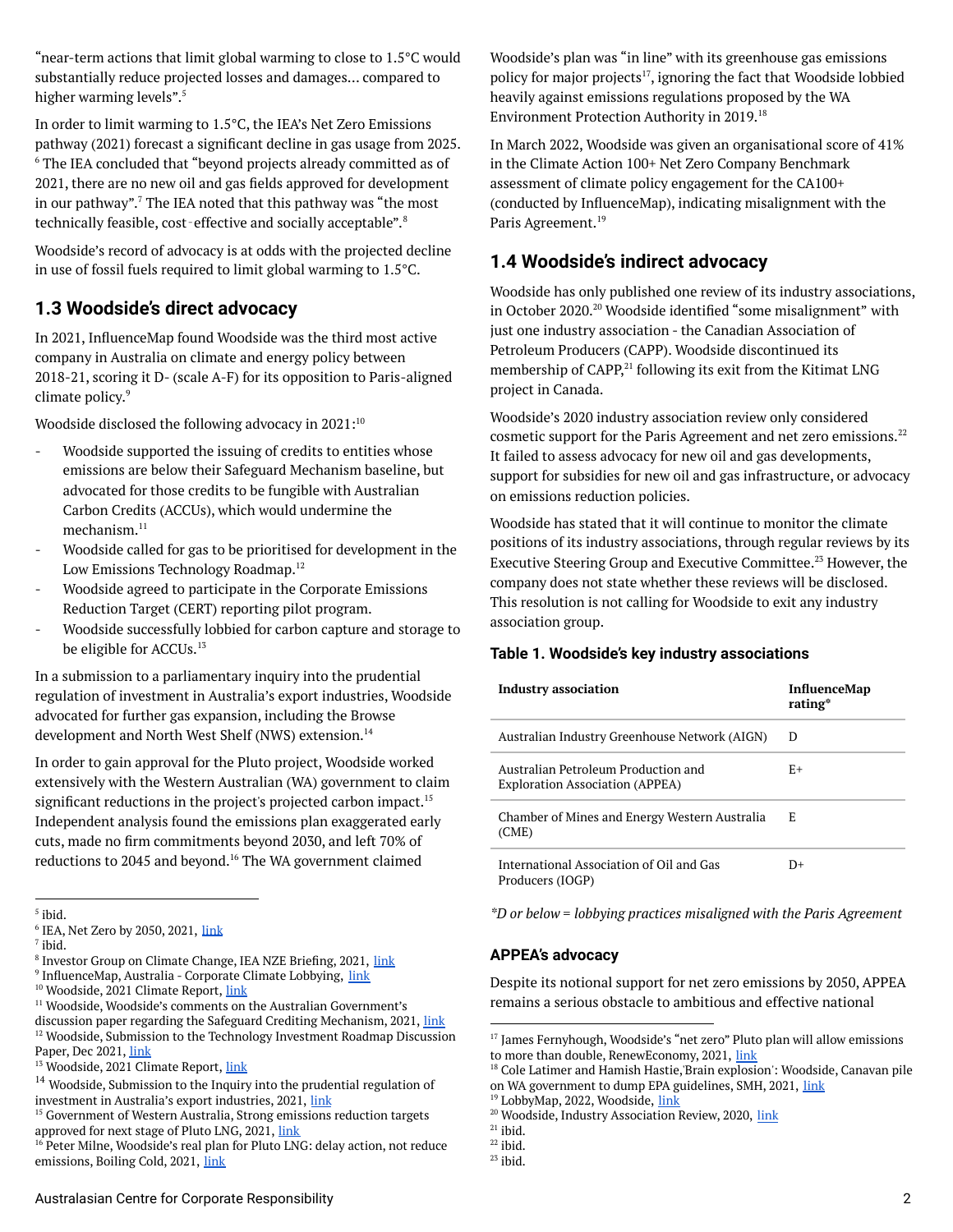climate policy in Australia. APPEA's principal aim is to further the development of the Australian upstream oil and gas industry. 24

While Woodside played a role in the update to APPEA's Climate Change Policy Principles in early 2021, the principles failed to reconcile APPEA's stated aim of expanding Australia's oil and gas industry with meeting the Paris Agreement's goals. 25

Throughout 2020-21, APPEA published a series of reports that called for government support for the development of new gas basins, which led to the Australian government's "gas-fired recovery":

*"We believe that a successful future for Australian oil and gas will consist of developing the currently uneconomic or stranded discovered gas resources that abound through Australia's hydrocarbon regions. Using this gas is vital to extending the economic life and utility of existing gas and LNG infrastructure and thus maximise value from these assets."*

APPEA, Australia Oil & Gas Industry Outlook Report, May 2020 $^{\rm 26}$ 

APPEA's Powering Australia's Recovery report<sup>27</sup> advocated for government incentives for further gas exploration, streamlining regulation and fast-tracking approvals for new development.

A 2020 EY report commissioned by  $APPEA<sup>28</sup>$  advocated for policies to develop multiple new gas basins that would require capital expenditure of \$350 billion over the next 20 years. APPEA then cited these figures in its pre-budget submission in February 2022. 29

In a 2021 submission to an Australian parliamentary inquiry, APPEA suggested that Australia can only meet the Paris Agreement by developing new gas resources. 30

In February 2022, APPEA claimed that "Australia's gas industry will enjoy strong growth in demand stretching through to 2050".<sup>31</sup>

APPEA's influence over the Australian government was further demonstrated in a recent report from the Department of Industry, Science, Energy and Resources, which included a two-page message from APPEA CEO Andrew McConville, encouraging "long-term investment to grow Australia's LNG industry". 32

APPEA has consistently promoted the long-term use of fossil gas in Australia's energy mix. In late 2020, APPEA advocated for fossil hydrogen to be introduced into domestic gas networks and is opposed to Victoria's Gas Substitution Roadmap.<sup>33</sup>

#### **Other industry associations**

The Chamber of Minerals and Energy (CME) used a pre-budget submission to the Western Australian Treasury to advocate for "legislative change and industry support resourcing" hydrogen produced from fossil gas. 34

If the merger with BHP Petroleum is successful, Woodside will likely become a member of the American Petroleum Institute (API). The API is one of the most obstructive industry associations on climate and energy policy globally. 35

### **1.5 Australia's lack of climate policy**

In 2021, Bloomberg ranked Australia's climate policies as the weakest of the largest developed economies;<sup>36</sup> Australia received the lowest score awarded to any of the 193 UN member states for climate action; $37$  and Australia was ranked last out of more than 60 countries on climate policy by German think tank Climate Change Performance Index. 38

Australia's approach to climate policy is has been heavily influenced by Woodside and its industry associations, including:

- The 'gas-fired recovery'<sup>39</sup> from the COVID-19 pandemic, by subsidising the development of new gas basins and associated infrastructure, including roads and pipelines;
- A 'technology not taxes' approach to emissions reduction, which prioritises unproven technologies, intended to prolong the use of coal and gas.

In March 2022, the UN Secretary General António Guterres labelled Australia a "hold out" for failing to commit to meaningful emissions reductions by 2030. 40

### **1.6 Conclusion**

Cumulatively, advocacy by Woodside and its industry associations has encouraged governments to support the expansion of the oil and gas industry in Australia. This advocacy is not aligned with the Paris Agreement, nor the goal to limit warming to well below 1.5°C.

In publishing a single review of its industry associations since ACCR's shareholder resolution in 2020, Woodside has not adequately disclosed its own advocacy or attempted to use its board position to constrain APPEA's advocacy, particularly with regard to the expansion of new oil and gas fields.

Shareholders must call time on lobbying at odds with the Paris Agreement and the goal of 1.5°C.

#### **ACCR urges shareholders to support this proposal.**

<sup>&</sup>lt;sup>24</sup> APPEA, Annual Report 2019-20, p7

<sup>&</sup>lt;sup>25</sup> APPEA, Australia's cleaner energy future, Feb 2021, [link](https://www.appea.com.au/wp-content/uploads/2021/02/2021-APPEA-Climate-Change-Policy-Principles.pdf)

<sup>&</sup>lt;sup>27</sup> APPEA, Powering Australia's Recovery, 2020, [link](https://www.appea.com.au/wp-content/uploads/2020/09/APPEA-Powering-Australias-Recovery.pdf) <sup>26</sup> Wood Mackenzie, 'Australia Oil & Gas Industry Outlook Report', 2020, [link](https://appea.com.au/wp-content/uploads/2020/06/Australia-Oil-and-Gas-Industry-Outlook-Report.pdf)

<sup>&</sup>lt;sup>28</sup> EY, 'Australia's oil and gas industry: kickstarting recovery from COVID-19', 2020, [link](https://www.appea.com.au/wp-content/uploads/2020/11/EY-Report-Australias-oil-and-gas-industry-Kickstarting-recovery-from-COVID-19.pdf)

<sup>&</sup>lt;sup>29</sup> APPEA, 'The 2022-23 Federal Budget: Unlocking Australia's competitive advantage', 2022, [link](https://www.appea.com.au/all_news/the-2022-23-federal-budget-unlocking-australias-competitive-advantage/)

<sup>30</sup> APPEA, submission number 62 to the Joint Standing Committee on Trade and Investment Growth, 2021, [link](https://www.aph.gov.au/Parliamentary_Business/Committees/Joint/Joint_Standing_Committee_on_Trade_and_Investment_Growth/ExportIndustries/Submissions)

<sup>&</sup>lt;sup>31</sup> APPEA, 'New Government report highlights gas demand for decades to come', 2022, [link](https://www.appea.com.au/all_news/media-release-new-government-report-highlights-gas-demand-for-decades-to-come/)

<sup>&</sup>lt;sup>32</sup> Australian Government, Global Resources Strategy Commodity Report: Liquefied Natural Gas, 2022, [link](https://www.industry.gov.au/sites/default/files/February%202022/document/grs-commodity-report-lng.pdf)

<sup>&</sup>lt;sup>33</sup> Victorian Government, Submissions to the Gas Substitution Roadmap, 2021, [link](https://engage.vic.gov.au/help-us-build-victorias-gas-substitution-roadmap)

<sup>&</sup>lt;sup>35</sup> Jillian Ambrose, 'US oil giants top list of lobby offenders holding back climate action', The Guardian, 4 Nov 2021, [link](https://www.theguardian.com/business/2021/nov/04/us-oil-giants-top-list-lobby-offenders-exxonmobile-chevron-toyota) <sup>34</sup> CMEWA, 2022-23 pre-Budget submission to the WA Dept of Treasury, [link](https://www.cmewa.com.au/cme_submissions/2022-23-pre-budget-submission-to-wa-government/)

<sup>36</sup> BNEF, 'BNEF G20 Zero-Carbon Policy Scoreboard: Who's Doing It Best?', Feb 2021, [link](https://www.bloomberg.com/professional/blog/webinar/bnef-g20-zero-carbon-policy-scoreboard-whos-doing-it-best/)

<sup>&</sup>lt;sup>37</sup> Sachs et al, The Decade of Action for the Sustainable Development Goals: Sustainable Development Report 2021, [link](https://www.sdgindex.org/reports/sustainable-development-report-2021/)

<sup>38</sup> Michael Doyle, 'Australia scores zero on climate policy in latest Climate Change Performance Index', ABC News, 10 Nov 2021, [link](https://www.abc.net.au/news/2021-11-10/australia-scores-zero-on-climate-policy-in-latest-report/100608026)

<sup>&</sup>lt;sup>39</sup> Prime Minister of Australia, Gas Fired Recovery, 2020, [link](https://www.pm.gov.au/media/gas-fired-recovery)

<sup>&</sup>lt;sup>40</sup> United Nations, '1.5-degree goal is on life support', YouTube, 2022, [link](https://youtu.be/xlcd0k3fpjE)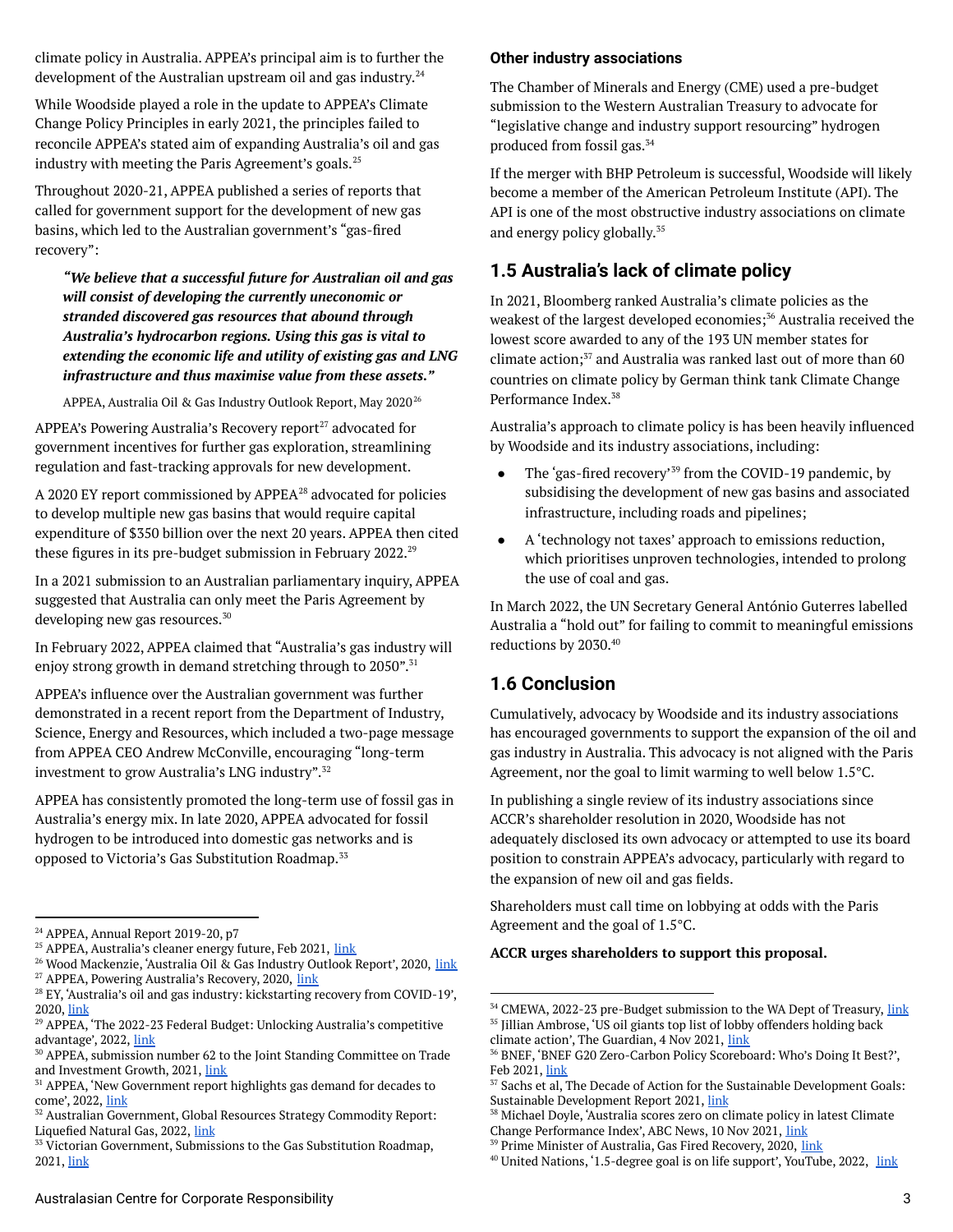## <span id="page-3-0"></span>**2. Ordinary resolution on decommissioning**

*Shareholders request that the Board disclose annually from 2023:*

- *1. A list of all onshore and offshore oil and gas infrastructure which may be decommissioned over the medium-term;*
- *2. Audited asset-level provisions for the decommissioning of this infrastructure and restoration of sites, along with the major assumptions underpinning these provisions;*
- *3. Analysis of the useful life of all assets using different oil and gas demand scenarios, including the IEA Net Zero by 2050 scenario.*

*Nothing in this resolution should be read as limiting the Board's discretion to take decisions in the best interests of our company.*

### **Current provisions and disclosures**

Woodside is facing significant decommissioning obligations, which carry financial, reputational, regulatory, environmental and safety risks. Scrutiny around Woodside's decommissioning plans has increased since its mishandling of the Northern Endeavour case, which elevated political $^{41}$  and public $^{42}$  criticism of the company, attracted inter-industry critique, $^{43}$  and partly triggered a raft of legislative and regulatory changes, including the introduction of a non-deductible levy to be paid by all offshore oil producers. 44 Woodside may end up paying US\$263 million $45$  due to this levy, which dwarfs the initial US\$95 million impairment reversal from the Northern Endeavour sale. 46

*"Decommissioning is the biggest industry time bomb that's just waiting to go off…even the big boys, it's going to have impacts on their balance sheets, all the numbers in this sector are underbaked. This is an area where it's all bad news" Saul Kavonic, Credit Suisse 47*

In its 2021 Annual Report,<sup>48</sup> Woodside recognised provisions for restoration of **US\$2.218 billion**. The proposed merger with BHP Petroleum would see this figure increase by around US\$3.9 billion 49 to **US\$6.118 billion**. This equates to ~13% of the market capitalisation of the merged entity. Compared with previous years, the 2021 Annual Report<sup>50</sup> provides shareholders with additional

 $42$  AFR, 'Dud deal costs oil industry \$3.4b', 28 January 2022,  $\frac{link}{l}$  $\frac{link}{l}$  $\frac{link}{l}$ 

<sup>43</sup> Chevron, 'Offshore Petroleum (Laminaria and Corallina Decommissioning Cost Recovery Levy) Bill 2021 [Provisions] and Treasury Laws Amendment (Laminaria and Corallina Decommissioning Cost Recovery Levy) Bill 2021 [Provisions] Submission 9', [link](https://www.aph.gov.au/DocumentStore.ashx?id=4dbee42f-e891-4b08-90df-f59acdfd8276&subId=717063)

detail on the company's group-wide assumptions for decommissioning provisions. It is understood this is due to an **ASIC investigation**, commenced due to "concerns about the offshore infrastructure assets that were not included for full removal in the restoration provision...and the adequacy of related disclosures"<sup>51</sup> in the 2020 Annual Report. The additional disclosures $^{\rm 52}$  include detail on the broad assumptions Woodside has deployed for all onshore and offshore infrastructure. Whilst Woodside assumes the majority of onshore infrastructure will be removed, the provisions reflect that a significant share of offshore infrastructure will still remain in situ, which is subject to regulatory approval and not guaranteed.

Woodside's April 2022 Merger Explanatory Memorandum provides "a list of installed onshore and offshore oil and gas assets and sets out when decommissioning expenditure is currently forecast…out to 2057-2061".<sup>53</sup> This suggests that at least US\$2.7 billion will be spent on decommissioning by the merged entity between 2022 and 2031 and that the BHP Petroleum assets will be the major source of cost in that period.<sup>54</sup> The costs are based on the assumption that significant amounts of subsea infrastructure will be left in situ. Woodside recognises it is uncertain whether the regulator will approve this, noting the potential for "significant differences in the restoration provision,"<sup>55</sup> and that "there is a risk that Woodside will need to make further provision in its financial statements". 56

Whilst Woodside has used this once-off disclosure as a key reason to not support ACCR's resolution, it is our view that due to the material uncertainties relating to regulatory approval, the significant short and medium-term works and the need to standardise its approach to provisioning post-merger, $57$  an annual disclosure regime not unlike that displayed in the merger memorandum, along with enhanced climate scenario analysis, is in shareholder's interests.

### **Reasons to support this resolution**

The primary reasons to support this resolution are:

- 1. Shareholders require improved annual disclosures to facilitate their ongoing understanding of this immediate and evolving risk for Woodside.
- 2. The materiality of BHP Petroleum decommissioning liabilities that Woodside would inherit post-merger enhances the need for annual disclosures from 2023.
- 3. There are genuine risks with under provisioning due to inappropriate assumptions, which impacts company value.
- 4. The regulatory and legislative environment for decommissioning has changed significantly in Australia.
- 5. Investors need to know that companies are stress-testing provisions under low demand scenarios such as the IEA Net Zero scenario. This should include consideration of different decommissioning assumptions.

<sup>41</sup> Commonwealth of Australia, 'Offshore Petroleum (Laminaria and Corallina Decommissioning Cost Recovery Levy) Bill 2021 - Treasury Laws Amendment (Laminaria and Corallina Decommissioning Cost Recovery Levy) Bill 2021', [link](https://parlinfo.aph.gov.au/parlInfo/download/committees/commsen/25290/toc_pdf/Economics%20Legislation%20Committee_2021_11_08_Official.pdf;fileType=application%2Fpdf#search=%22committees/commsen/25290/0000%22)

<sup>44</sup> Sonali Paul, "Australia slaps tax on oil industry to pay for clean-up", Reuters, April 2022, [link](https://www.reuters.com/business/energy/australia-imposes-levy-oil-industry-pay-abandoned-oil-field-clean-up-2022-03-31/)

<sup>45</sup> Based upon APPEA statement, Woodside production data and Australian Petroleum Statistics, Jan 2022

<sup>46</sup> Woodside, Annual Report 2016, p108

<sup>47</sup> Saul Kavonic (Credit Suisse), "Our Investment Environment" panel, 2021 APPEA conference, 16 June 2021

<sup>&</sup>lt;sup>48</sup> Woodside, Annual Report 2021, [link](https://www.woodside.com.au/docs/default-source/investor-documents/major-reports-(static-pdfs)/2021-full-year-results/annual-report-2021.pdf)

<sup>&</sup>lt;sup>49</sup> BHP, Annual Report 2021, p65, [link](https://www.bhp.com/-/media/documents/investors/annual-reports/2021/210914_bhpannualreport2021.pdf?sc_lang=en&hash=15F0B58BC27ADFA860F0BE29B61E199D)

<sup>&</sup>lt;sup>50</sup> Woodside, Annual Report 2021, [link](https://www.woodside.com.au/docs/default-source/investor-documents/major-reports-(static-pdfs)/2021-full-year-results/annual-report-2021.pdf) p129

<sup>51</sup> ASIC,"22-027MR Woodside Petroleum increases restoration provision and enhances associated disclosure", 21 February 2022, [link](https://asic.gov.au/about-asic/news-centre/find-a-media-release/2022-releases/22-027mr-woodside-petroleum-increases-restoration-provision-and-enhances-associated-disclosure/)

<sup>52</sup> Woodside, Annual Report 2021, [link](https://www.woodside.com.au/docs/default-source/investor-documents/major-reports-(static-pdfs)/2021-full-year-results/annual-report-2021.pdf) p129

<sup>53</sup> Woodside, Merger Explanatory Memorandum, April 2022, pp 69-71

<sup>54</sup> Woodside, Merger Explanatory Memorandum, April 2022, pp 69-71

<sup>55</sup> Woodside, Merger Explanatory Memorandum, April 2022, pp 69-71

<sup>56</sup> Woodside, Merger Explanatory Memorandum, April 2022, p 105

<sup>57</sup> Woodside, Merger Explanatory Memorandum, April 2022, pp 69-71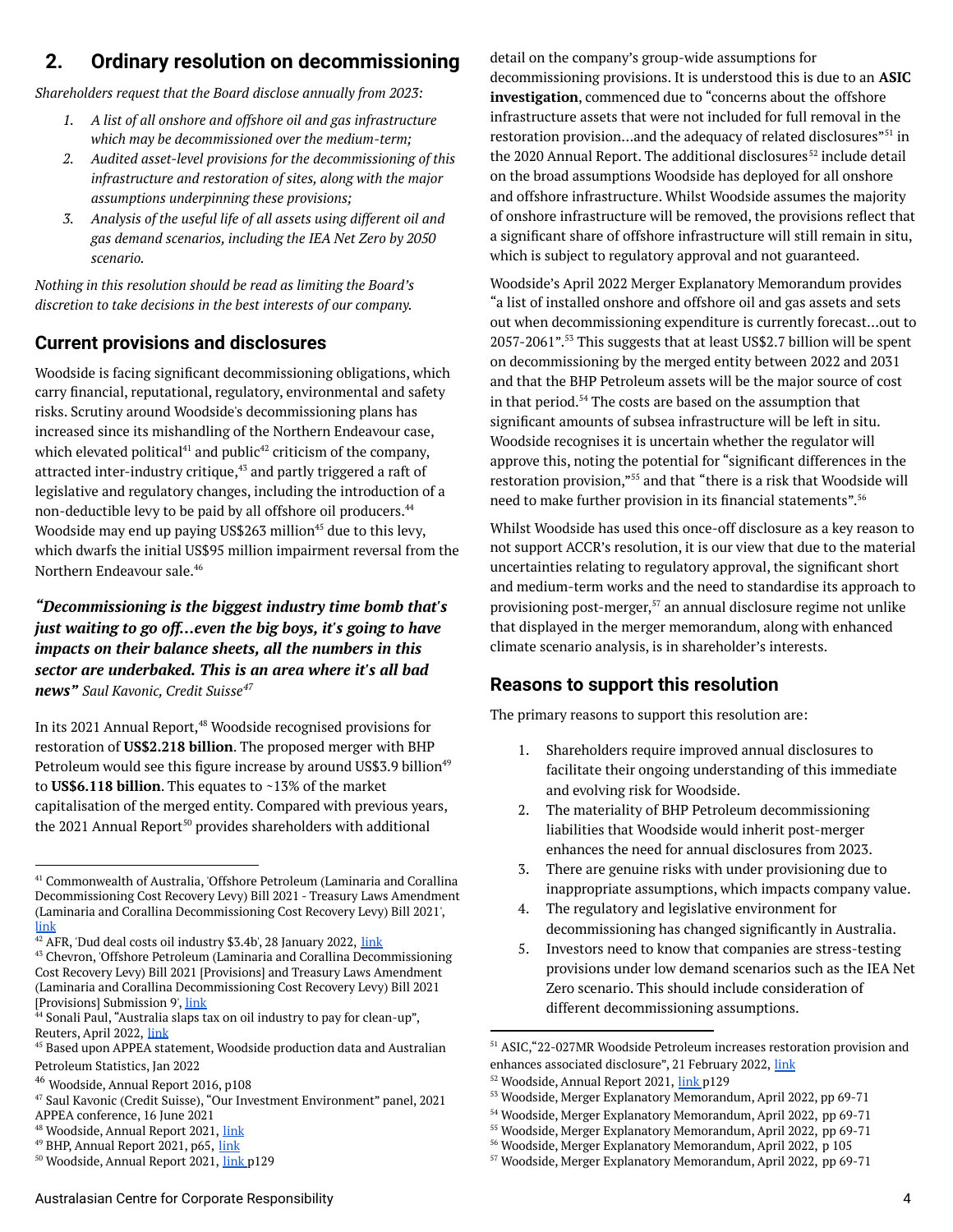#### **1. Disclosure of asset-level assumptions and provisions helps to assess under provisioning risk**

In 2020, Wood Mackenzie estimated the cost of Australia's onshore and offshore decommissioning at more than US\$49 billion (A\$60 billion) over the next 30 years.<sup>58</sup> In Australia, as decommissioning is a young industry, such high-level cost estimates have not been reconciled to actual costs yet.<sup>59</sup> Internationally, remediation costs have often exceeded provisioning.<sup>60</sup> A 2021 study of North Sea projects found average actual decommissioning costs exceeded estimations by 76%. 61

Company decommissioning provisions are calculated using information about assets (age, condition, complexity), and assumptions about removal requirements and future costs. These assumptions will differ across assets and will be informed by legislation (climate, environment, safety, taxation), regulatory settings, and commodity prices, among other factors.

Full removal of infrastructure is the regulatory base case in Australia. The National Offshore Petroleum Safety Environmental Management Authority (NOPSEMA) has questioned if operators are properly valuing offshore assets on this basis.<sup>62</sup> NOPSEMA plans to 'take action where companies are not making appropriate considerations'. 63

Whilst  $CCS^{64}$  and offshore wind $^{65}$  are viewed as opportunities to defer decommissioning liabilities for some assets, these are not guaranteed to be feasible or approved by regulators. Woodside should disclose whether such opportunities are influencing provisions, particularly for the BHP Petroleum assets in the Bass Strait. Australian Accounting Standards Board (AASB137)<sup>66</sup> guidance states that future events relating to technology can influence provisions "where there is sufficient, objective evidence they will occur". 67

Shareholders would benefit from understanding Woodside's asset-specific provisions and assumptions to help assess under provisioning risks, particularly as the task of decommissioning draws nearer for many assets.

<sup>59</sup> Centre of Decommissioning Australia, *A Baseline Assessment of Australia's Offshore Oil and Gas Decommissioning Liability* (NERA, 2022), [link](https://www.nera.org.au/Publications-and-insights/Attachment?Action=Download&Attachment_id=358).

#### **2. New legislation and enhanced regulatory oversight should be influencing provisions**

Woodside's 2021 Annual Report states that its 'restoration obligations are based on compliance with the requirements of relevant regulations', and that these regulations 'are often non-prescriptive'.<sup>68</sup> In fact, operators now face increasingly stringent legislative requirements, particularly for offshore assets.

A raft of legislation and regulatory policies have been introduced over the last 18 months, $69$  partly triggered by the widely-publicised Northern Endeavour case. For offshore assets, operators are newly burdened by: stricter decommissioning timelines; $\frac{7}{0}$  stronger trailing liability provisions; increased oversight of company control; stricter financial assurance requirements; strengthened remedial directions powers; and, new transparency measures.<sup>71</sup> Many of these changes should have a bearing on Woodside's provisions.

NOPSEMA is increasingly issuing more directions, prohibition notices and improvement notices, and stressed its willingness to prosecute operators for decommissioning failures, including inadequate maintenance. $72$  New regulatory timelines stipulate that from 2025, all structures, equipment and property must be completely removed within five years after production ceases. 73

Woodside is currently facing multiple regulatory directions, issued by NOPSEMA under the *Offshore Petroleum and Greenhouse Gas Storage Act 2006*. Woodside has been directed to:

- Plug and abandon 18 wells and remove equipment by 2024, at the Nganhurra floating production storage and offloading (FPSO) unit, where production ceased in 2018.<sup>74</sup> The decommissioning strategy now appears uncertain since a proposal to turn a large piece of infrastructure into an artificial reef was withdrawn. 75
- Plug and abandon 17 wells and remove all subsea equipment by 2025 at Stybarrow FPSO, where production ceased in  $2015<sup>76</sup>$  and publicly report progress annually until this has been achieved.

<sup>58</sup> "Offshore Petroleum (Laminaria and Corallina Decommissioning Cost Recovery Levy) Bill 2021 [and] Treasury Laws Amendment (Laminaria and Corallina Decommissioning Cost Recovery Levy) Bill 2021", Parliament of Australia, accessed 1 February 2022, [link](https://www.aph.gov.au/Parliamentary_Business/Bills_Legislation/bd/bd2122a/22bd032#_ftn10)

 $\overline{60}$  Shaw, Paul F., and Paul F. Shaw. 2017. "Decommissioning and Remediation Challenges for the Petroleum Industry." The APPEA Journal 57 (2): 546–48. https://doi.org/10.1071/AJ16228.

<sup>61</sup> Tan, Yi, Hong Xian Li, Jack C. P. Cheng, Jun Wang, Boya Jiang, Yongze Song, and Xiangyu Wang. 2021. "Cost and Environmental Impact Estimation Methodology and Potential Impact Factors in Offshore Oil and Gas Platform Decommissioning: A Review." Environmental Impact Assessment Review 87 (March): 106536. [link](https://doi.org/10.1016/j.eiar.2020.106536.)

<sup>62</sup> NOPSEMA advisory board, *NOPSEMA advisory board meeting minutes,* September 2020, 2, [link](https://www.nopsema.gov.au/sites/default/files/documents/2021-04/NOPSEMA-Advisory-Board-Minutes-of-Meeting-9-September-2020.pdf)

 $63$  ibid.

<sup>64</sup> Oil Search Limited, *Scheme Booklet,* (2021), 10, [link](https://www.asx.com.au/asxpdf/20211111/pdf/452vp4sjgvng6x.pdf)

<sup>&</sup>lt;sup>65</sup> Elouise Fowler, Offshore wind farms ready to harness fossil fuel workers, AFR, December 2021, [link](https://www.afr.com/companies/energy/offshore-wind-farms-ready-to-harness-fossil-fuel-workers-20211203-p59elo)

<sup>66</sup> Provisions, Contingent Liabilities and Contingent Assets

<sup>67</sup> The Australian Accounting Standards Board (AASB), *AASB 137 Provisions, Contingent Liabilities and Contingent Assets,* sections 48-49, [link](https://www.aasb.gov.au/admin/file/content105/c9/AASB137_07-04_COMPjun14_04-14.pdf)

<sup>&</sup>lt;sup>68</sup> Woodside, Annual Report 2021, 129, [link](https://www.woodside.com.au/docs/default-source/investor-documents/major-reports-(static-pdfs)/2021-full-year-results/annual-report-2021.pdf?sfvrsn=6572f6c4_8)

 $^{69}$ https://www.nopsema.gov.au/offshore-industry/decommissioning

<sup>70</sup> NOPSEMA, *The Regulator - 2021 Issue 2, Ensuring Responsible Decommissioning,* [link](https://www.nopsema.gov.au/sites/default/files/documents/2021-07/NOP7175%20The%20Regulator%20Issue%20221_WEB%20%28002%29.pdf)

<sup>&</sup>lt;sup>71</sup> Offshore Petroleum and Greenhouse Gas Storage Amendment (Titles Administration and Other Measures) Bill 2021

<sup>72</sup> "Decommissioning compliance strategy 2021-2025", NOPSEMA (A763035), 2021, [link](https://www.nopsema.gov.au/sites/default/files/documents/2021-05/A763035%20-%20Decommissioning%20Compliance%20Strategy.pdf)

<sup>&</sup>lt;sup>73</sup> "Decommissioning compliance strategy 2021-2025", NOPSEMA (A763035), 2021, [link](https://www.nopsema.gov.au/sites/default/files/documents/2021-05/A763035%20-%20Decommissioning%20Compliance%20Strategy.pdf)

<sup>74</sup> NOPSEMA, 'General Direction - section 574', issued 5.2.21 and still open at 17.3.21. [link](https://www.nopsema.gov.au/sites/default/files/2021-04/A763405.pdf)

<sup>75</sup> Peter Milne, 'Woodside abandons plan to dump derelict structure in Ningaloo and call it an artificial reef', WA Today, 7 October 2021. [link](https://www.watoday.com.au/national/western-australia/woodside-abandons-plan-to-dump-derelict-structure-in-ningaloo-and-call-it-an-artificial-reef-20211007-p58y7j.html)

<sup>&</sup>lt;sup>76</sup> NOPSEMA, 'General Direction', issued 30.8.21 and remains 'open'. [link](https://www.nopsema.gov.au/sites/default/files/2021-09/A781218.pdf)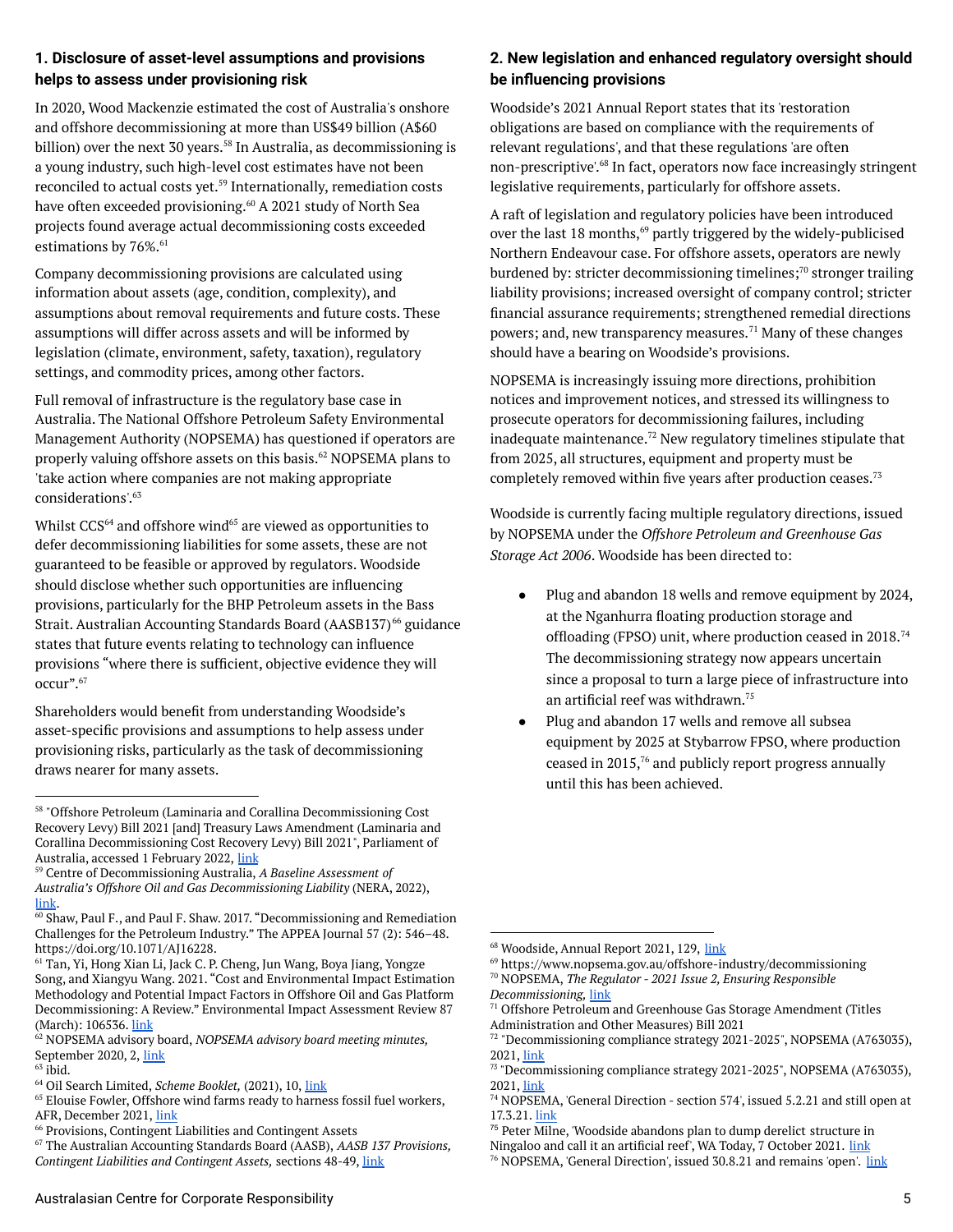In addition, NOPSEMA has issued two General Directions to BHP in 2021 for its Minerva gas field in Victoria (for completion 2025) $^{77}$  and the Griffin FPSO in WA (for completion 2024). 78

To conclude, enhanced disclosures would provide shareholders with greater confidence that Woodside's decommissioning provisions do reflect recent regulatory and legislative changes.

#### **3. Investors have had limited view of the assets due for decommissioning in the short and medium term**

A key rationale for this resolution was the lack of investor visibility of the stage of life and condition of Woodside's wells and assets, to enhance their understanding of the decommissioning task ahead. For those assets regulated by the Commonwealth, some data on approved and proposed decommissioning works can be found on the NOPSEMA website.

For the first time, Woodside's April 2022 Merger Explanatory Memorandum provides a list of assets that are at or nearing end of life (by 2026), along with the likely timing and cost of decommissioning works. The memorandum also lists various factors that will influence when assets will require decommissioning post 2026, including field performance, commodity prices and regulatory requirements. 79

Whilst further granularity is welcome, Woodside has demonstrated what is possible with this disclosure. However, since the list of assets due for decommissioning evolves every year, this disclosure cannot be viewed as a once-off exercise and should be updated and provided on an annual basis.

#### **4. Increasing climate change transition risks**

The oil and gas industry faces increasing pressure to decarbonise and plan for the energy transition.<sup>80</sup> These pressures are being reflected in reporting standards. A recent AASB Practice Statement advises that climate-related risk may cause an increase of provisions recognised for decommissioning due to regulatory changes or shortened project lives.<sup>81</sup> For this reason entities 'must disclose the major assumptions made about future events, which may need to include an explanation of how climate-related risk has been factored into the best estimate of the provision.' 82

The Climate Action 100+ initiative developed a new Climate Accounting and Audit Indicator for the Net Zero Company Benchmark, requiring companies and auditors to ensure visibility of how accelerating Paris-aligned decarbonisation will impact companies' financial positions and profitability. 83

Australian oil and gas companies intend to fund decommissioning works out of future cash flows. Therefore a key risk for companies in 1.5°C scenarios such as the IEANZE, is lower oil and gas prices due to lower demand, which decreases the cash available to fund the cost of decommissioning obligations. This problem would be exacerbated if decommissioning was brought forward due to insufficient demand. Such a scenario could affect the financial stability of the company and may partly explain Credit Suisse's view that "decommissioning is the biggest industry time bomb".<sup>84</sup>

Woodside states that its "Climate Report 2021 describes key climate-related risks and opportunities, including those relating to financial resilience testing of Woodside's portfolio"<sup>85</sup>. However, as ACCR has demonstrated in our [analysis](https://www.accr.org.au/research/woodside-petroleum-ltd-assessment-of-2021-climate-report/) of Woodside's climate report, its free cash flow in the IEA net zero scenario is one third of that in the IEA STEPS scenario (2.6°C), which does not necessarily demonstrate resilience, particularly since debt costs are excluded from the analysis and regulators may well mandate complete removal of all offshore infrastructure. Woodside's scenario analysis must be enhanced to better enable investors to understand the company's possible vulnerabilities under the IEA Net Zero scenario, and how decommissioning may compound such vulnerabilities.

#### **Conclusion**

Within the April 2022 Merger Explanatory Memorandum, Woodside has recently demonstrated that preparing annual disclosures that are in part consistent with what this resolution seeks is entirely possible. Enhancements to the company's climate scenario analysis are also required.

Given the scale, cost, and technical and legal complexity of Woodside's current and upcoming decommissioning challenge, along with the impact that BHP Petroleum assets will likely have on liabilities, Woodside shareholders would significantly benefit from enhanced, annual disclosures on decommissioning.

**ACCR urges shareholders to support this proposal.**

<sup>80</sup> Deloitte Touche Tohmatsu for DISER, *2020 Review of activities of the National Offshore Petroleum Titles Administrator* (Canberra, 2020), 19, [link](https://www.industry.gov.au/sites/default/files/2021-07/nopta-review-2020.pdf)

<sup>81</sup> AASB, *Climate-related and other emerging risks disclosures: assessing*

<sup>&</sup>lt;sup>78</sup> NOPSEMA, 'General Direction', issued 30.8.21 and remains 'open'. [link](https://www.nopsema.gov.au/sites/default/files/2021-09/A781707.pdf) <sup>77</sup> NOPSEMA, 'General Direction', issued 30.8.21 and remains 'open'. [link](https://www.nopsema.gov.au/sites/default/files/2021-09/A781846.pdf)

<sup>79</sup> Woodside, Merger Explanatory Memorandum, April 2022, pg 71

*financial statement materiality using AASB/IASB - Practice Statement,* 2019, 5, [link](https://www.aasb.gov.au/admin/file/content102/c3/AASB_AUASB_Joint_Bulletin_Finished.pdf)

 $82$  ibid.

<sup>83</sup> Climate Action 100+, *Global Investors Driving Business Transition,* 19-20, [link](https://www.climateaction100.org/wp-content/uploads/2021/10/Benchmark-v1.1-summary-pack-Oct21.pdf)

<sup>84</sup> Saul Kavonic (Credit Suisse), Our Investment Environment panel, 2021 APPEA Conference, 16 June, 2021

<sup>&</sup>lt;sup>85</sup> Woodside, Notice of Annual General Meeting 2022, p23, [link](https://cdn-api.markitdigital.com/apiman-gateway/ASX/asx-research/1.0/file/2924-02508778-6A1086003?access_token=83ff96335c2d45a094df02a206a39ff4)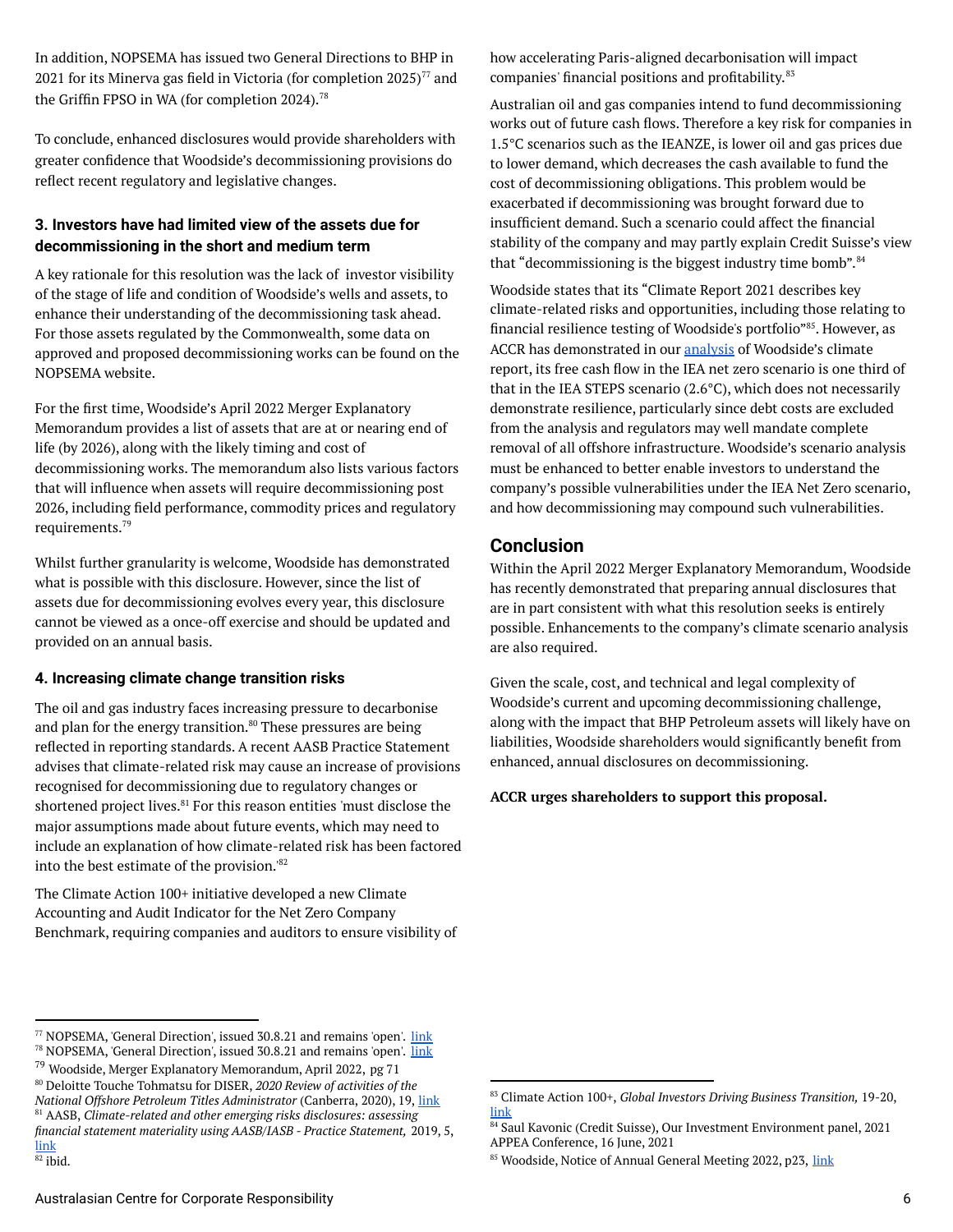## <span id="page-6-0"></span>**3. Re-election of Ann Pickard**

ACCR recommends voting against the re-election of Ann Pickard.

Ann Pickard is the Chair of the Sustainability Committee, and a member of the Human Resources & Compensation and the Nominations & Governance Committees. 86

The Woodside board is currently made up of 11 members, including the CEO. $87$  Of the 10 independent directors, of which three are women (30%). Half of the independent directors' primary industry experience is in the oil and gas industry (see Appendix).

Voting against the re-election of Ann Pickard is warranted for the following reasons:

- Ann Pickard is the Chair of the Sustainability Committee, which has direct oversight of Woodside's approach to climate risk.
- Woodside is planning to significantly increase production over the short- to medium-term, despite the IEA's 'Net zero by 2050' report concluding that no new coal, gas or oil developments could proceed beyond 2021, in order to limit global warming to 1.5°C.
- Despite nearly 50% of Woodside's shareholders supporting a resolution in 2020 that asked the company to set targets for all of its emissions, Woodside has failed to set a target on its Scope 3 emissions. In fact, Woodside is planning to significantly increase its Scope 3 emissions.
- Woodside continues to allocate substantial capital to oil and gas expansion—through the 2020s only 15% of capital allocation is targeted for non-fossil investment. 88
- The Woodside board lacks "climate competence", with few, if any, directors having industry experience in sustainability, renewable energy, low or zero emissions technologies, or business transformation.
- Ann Pickard spent more than 25 years in the oil and gas industry with Royal Dutch Shell and Mobil, which raises doubts about her ability to question the merits of oil and gas expansion.

#### **ACCR urges shareholders to vote against the re-election of Ann Pickard.**

## **Disclaimer**

The information in this report is for informational and educational purposes only and is not professional advice or recommendations (including financial, legal or other professional advice). It is your responsibility to obtain appropriate advice suitable to your particular circumstances from a qualified professional before acting or omitting to act based on any information obtained on or through the report.

The information contained in this report has been prepared based on material gathered through a detailed industry analysis and other sources and although the findings in this report are based on a qualitative study no warranty of completeness, accuracy or reliability of fact in relation to the statements and representations made by or the information and documentation provided by parties consulted as part of the process.

The sources of the information provided are indicated in the report and ACCR has not sought to independently verify these sources unless it has stated that it has done so. ACCR is not under any obligation in any circumstance to update this report in either oral or written form for events occurring after the report has been issued in its final form. The report is intended to provide an overview of the current state of the relevant industry or practice.

<sup>86</sup> Woodside, Leadership, website, [link](https://www.woodside.com.au/who-we-are/leadership)

<sup>87</sup> ibid.

<sup>88</sup> ACCR, Woodside Say on Climate briefing, [link](https://www.accr.org.au/research/woodside-petroleum-ltd-assessment-of-2021-climate-report/)